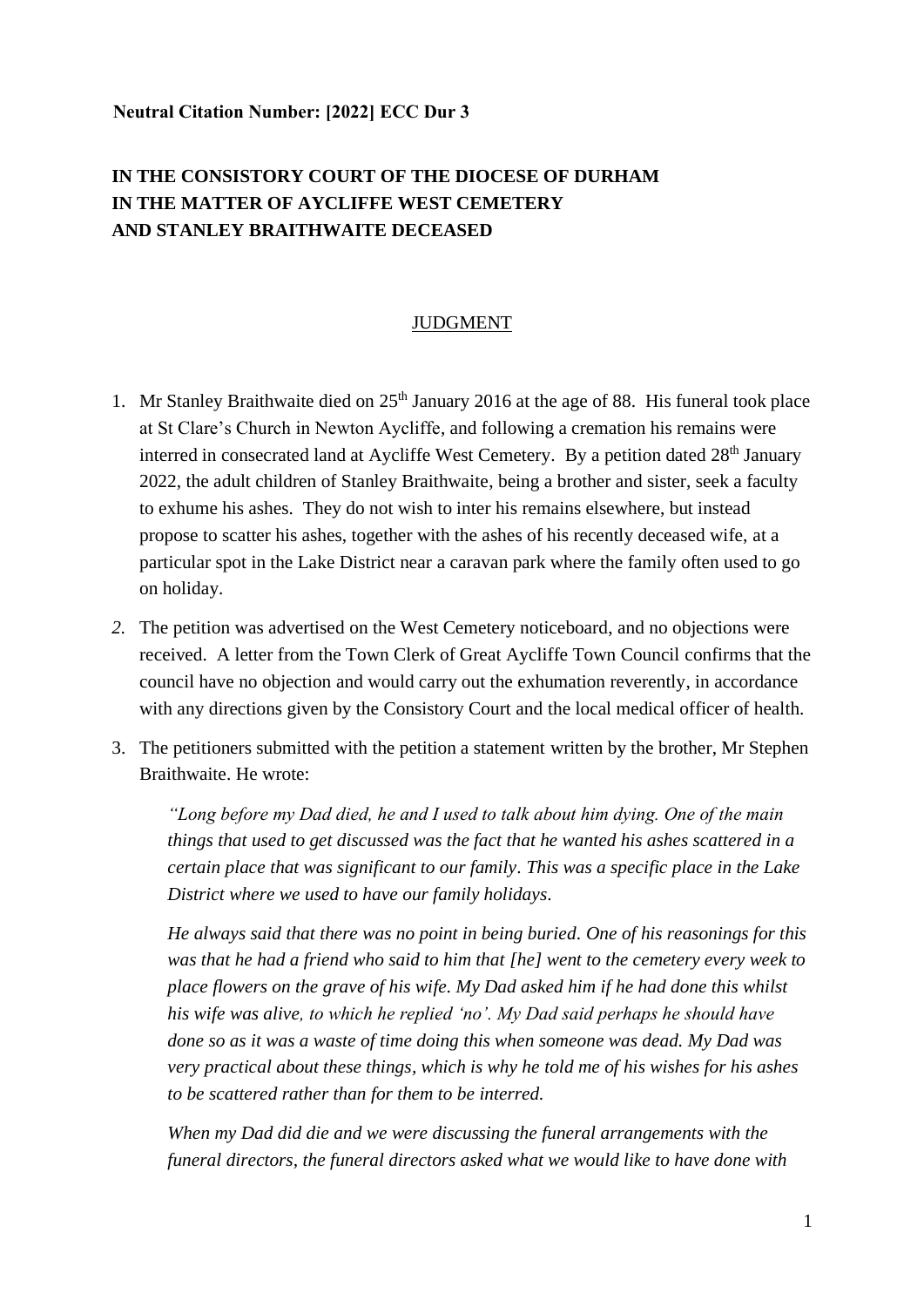*the ashes. They gave us the options. We did feel that we had to decide on one of these options almost immediately, meaning that we had no time to discuss it fully and the decision was made whilst we were still getting over the shock of our Dad dying.* 

*Before I could state what my Dad's preference was, my Mam and sister said that they wanted the ashes to be buried in a plot at Aycliffe West Cemetery. Unfortunately, because of the situation and the emotional state of my Mam, I did not object to this even though I knew it was against what my Dad really wanted. I did not bring up the subject again and consequently my Dad's ashes were interred, much to my constant regret as I felt that I had really let him down. In the end the ashes were interred the week after his funeral.*

*Much later, I was discussing this with my sister and she too stated that she had regretted it almost immediately but that she had not said anything for fear of hurting my feelings. Once I knew this, I looked into seeing how I could perhaps look at rectifying our mistake. Once I found out that the ashes were interred on consecrated ground, I realised that the procedure would be complicated, so I did not progress with it. My thinking was that I would wait until my Mam died and then pursue it.*

*My Mam died November 2021 and I now want to make the application for a faculty to exhume my Dad's ashes which will allow us to be able to scatter Mam and Dad's ashes in the place that my Dad wanted. I think this is a good opportunity to rectify the mistake that we made in January 2016.*

*I look at this issue in two ways: one practical the other emotional. On a purely practical basis, it makes no sense to make the same mistake twice. If the faculty is denied, we will have to place my Mam's ashes alongside those of my Dad's. That will mean disturbing the ashes of my Dad in any case. In our opinion, it would be much better to disturb Dad's ashes to allow for his original wishes to be respected than for them to be disturbed in order to make the same mistake again. My Mam also said that she would prefer to have her ashes and Dad's ashes scattered together rather than be put into the same plot as my Dad's.*

*From an emotional point of view, this would help to alleviate regret that we have all had in our original decision. I never go to the cemetery to see my Dad's stone because I have the same thinking as he had and it is just too much of a reminder to me that I should have spoken up before we did what we did."*

4. When the petition was received, the diocesan registry contacted the petitioners to clarify two matters: had their father left a Will or any express wishes, and were his remains in a casket? The reply was that their father had executed a Will in 2004 containing the following provision: *"I desire my body be cremated…and my ashes disposed of by my trustees"*, and that his ashes were contained in an oak casket.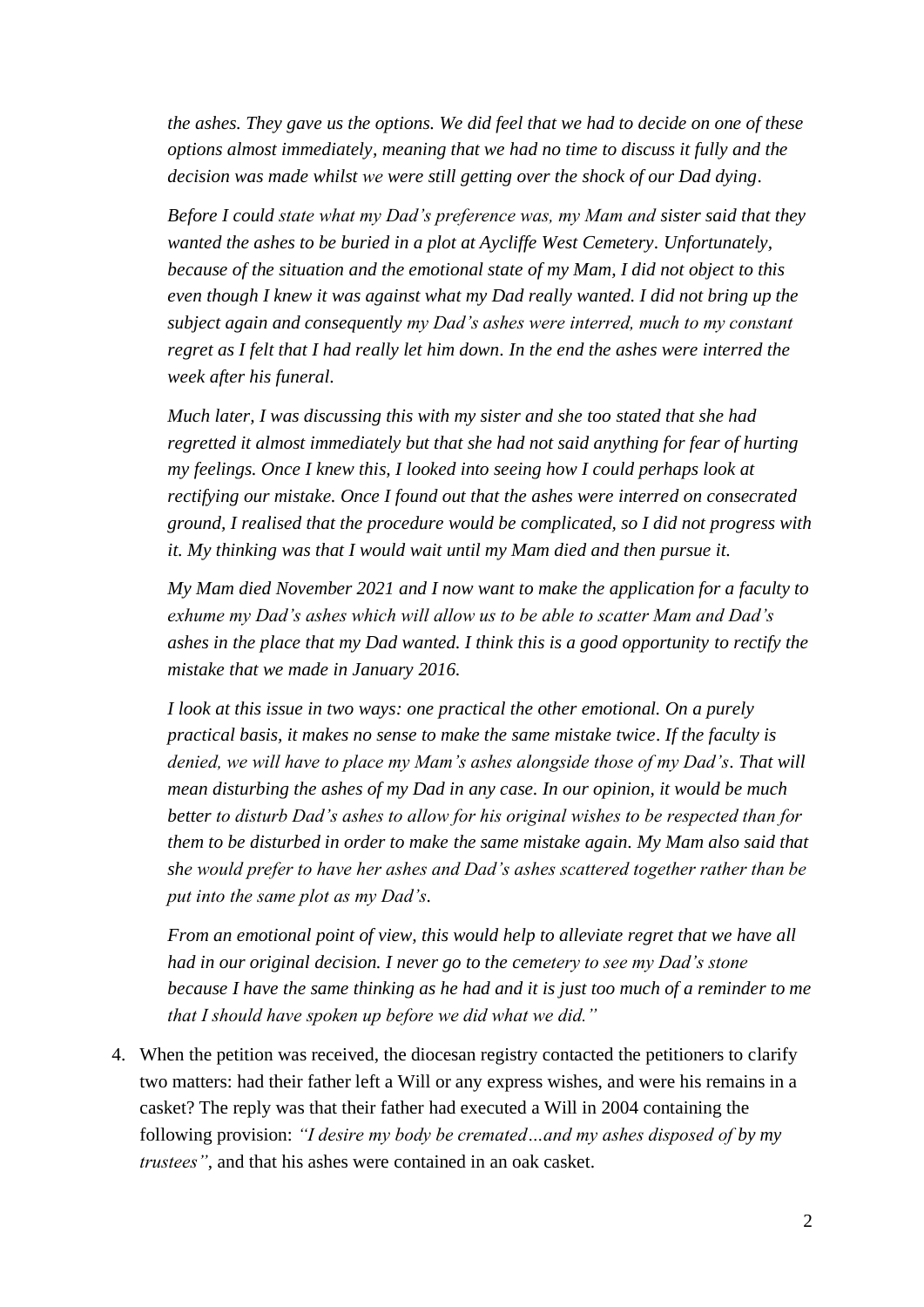- 5. The principles I must apply in deciding this petition are to be found in the case of *Re Blagdon Cemetery* [2002] Fam 299, a decision of the Court of Arches which, by virtue of s 14A of the Ecclesiastical Jurisdiction and Care of Churches Measure 2018, is treated as if it were a decision of the Chancery Court of York.
- 6. The Court of Arches in *Blagdon* held that the disturbance of remains which have been placed at rest in consecrated land can be allowed only in exceptional circumstances. There is a general presumption of permanence arising from the initial act of interment. The Court of Arches explained at paragraph 21 of its judgment: *"This presumption originates in the Christian theology of burial. This theology underlies the consecration of land especially for burials, and it is present in every funeral service and burial of a body or interment of cremated remains according to the rites of the Church of England."*
- 7. Whether the facts in a particular case warrant a finding that the case is to be treated as an exception is for the Chancellor to determine on the balance of probabilities, and it is for the petitioner to satisfy the Consistory Court that there are exceptional circumstances which justify departing from the norm that a Christian burial is final.
- 8. A copy of the judgment in *Blagdon* was sent to the petitioners by the diocesan registry, and their attention was drawn to the requirement that they would need to show exceptional circumstances if they were to succeed. They were notified that the court was considering dealing with the petition by way of written representations rather than at a hearing, and they were invited to make further written representations having had an opportunity to consider the judgment in *Blagdon.*
- 9. In response to this invitation, a further eloquent supplementary written submission was sent by the brother on behalf of both petitioners. That written submission relies on mistake as the ground for seeking exhumation. The petitioners contend that there was the original mistake by the brother in not speaking up at the time when the funeral arrangements were being discussed, and then there was the sister's mistake later in not raising the issue when she too had regrets about the initial decision that had been made. The brother suggests that one of the reasons why they made the mistake was:

*"The fact that we do not recall being made aware that the ashes would be placed in consecrated ground. In fact, my understanding was that cremated ashes were buried in unconsecrated ground and that consecrated ground was used for full body burials. I certainly do not recall being informed that we could have had the ashes buried in unconsecrated ground. Although, as I have said, I would not have been aware of the level of impact between the two, if I had been informed of those impacts, I would certainly have requested burial in unconsecrated grounds knowing that I could eventually exhume the remains without having to petition for a Faculty."*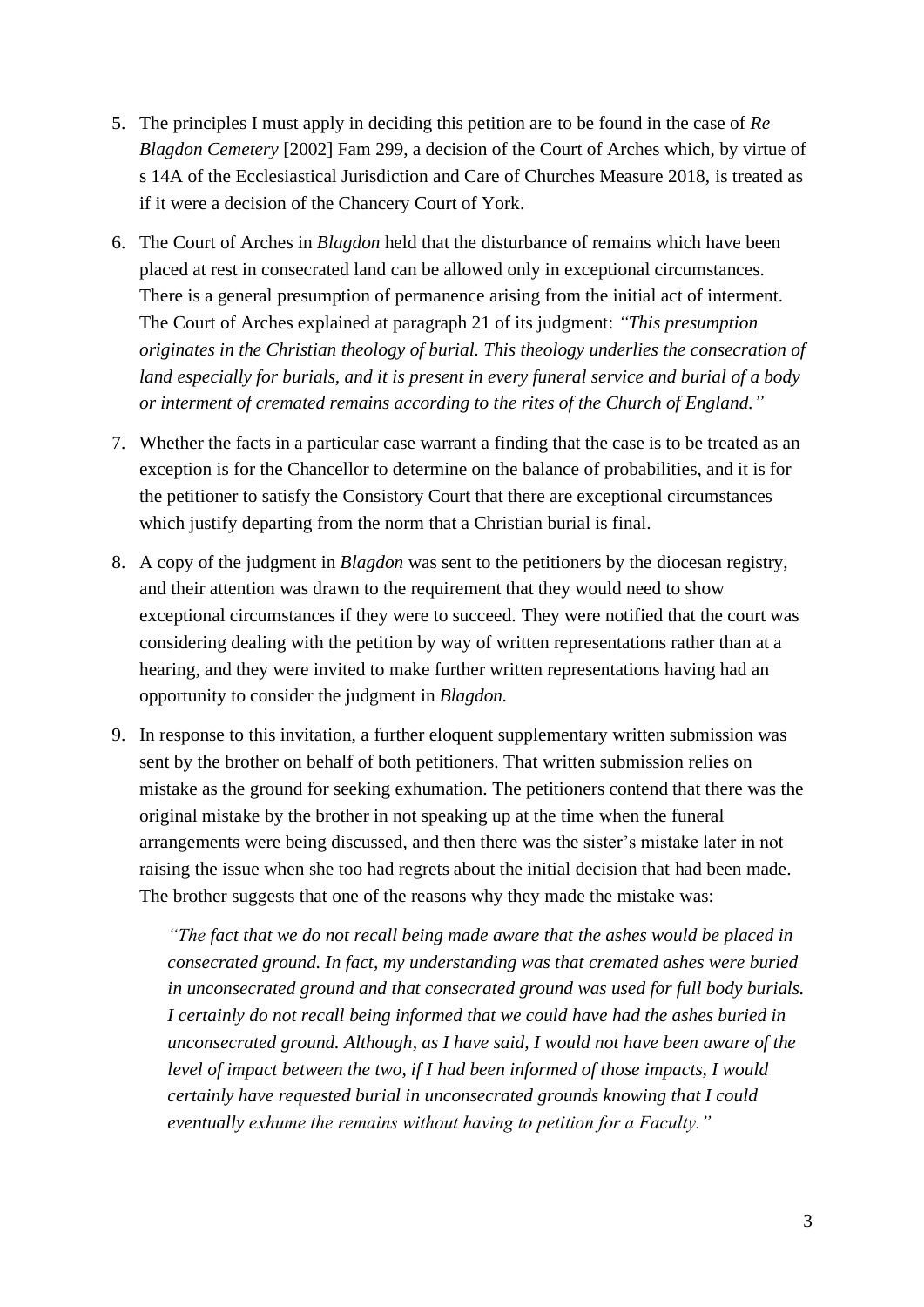- 10. The brother goes on to state in the supplementary written submission that his father provided in his Will for the funeral service to be conducted at St Clare's Church in Newton Aycliffe. He suggests that this was not because his father was a religious person, but because the church was more local than the nearest crematorium, enabling more people to attend the funeral and to pay their respects.
- 11. He deals with the emotional aspect of the case in this way:

*"Although we are not making this petition based on any medical reasons, it has to be said that the mistake we made has impacted on our emotional well-being…...what upsets me is the fact that I let [Dad] down very badly. He made it very clear on numerous occasions what his wishes were and I failed to make sure that they were carried out. On my account because I am very aware that I made a big mistake in not taking care of his wishes and in my sister's case because she gets upset knowing that she is partly responsible for this error. She does visit Dad's grave because she feels responsible for the error that we made. However, because of this reason, it causes her much distress when she does visit. This is something we think about a lot. We cannot go back in time and change it but we can try our best to rectify the mistake."*

12. The brother discloses that he and his sister did at one stage discuss with their mother their wish to exhume their father's ashes and scatter them:

*"Around 2019, my sister and I came to the conclusion that we should research how we could get Dad's remains exhumed and have his wishes met. When I discovered that the remains were in consecrated ground and I determined what the process was, we decided to discuss it with my Mam. I had not discussed this with her before but she understood what we were wanting to do and she agreed that that was what my Dad would have preferred. Her only stipulation was that she would want her ashes with my Dad's no matter where they were placed. My Dad's special place is also special to my Mam. It is in a specific spot in the Lake District near to where we had a caravan. However, I did not want to go through the process whilst she was still alive because it would have meant her having to take a big part in getting it resolved. My sister and I agreed that we should wait for my Mam to die and then start to try and get the exhumation approved."*

13. The petitioners submit that because the ashes will be scattered there would be no concerns about ensuring that any new grave would be properly cared for in the future – a concern which is a factor for the Court to consider in accordance with the guidance set out in *Blagdon*. The petitioners question whether the church's theology has changed over the years, pointing out that St Cuthbert's body was initially buried in Lindisfarne and then transported for many years from Lindisfarne to Durham via further burial and exhumation at Chester-le-Street. I fear the petitioners have misunderstood the point in issue. The Court of Arches in *Blagdon* raised the concern about the future care of any new grave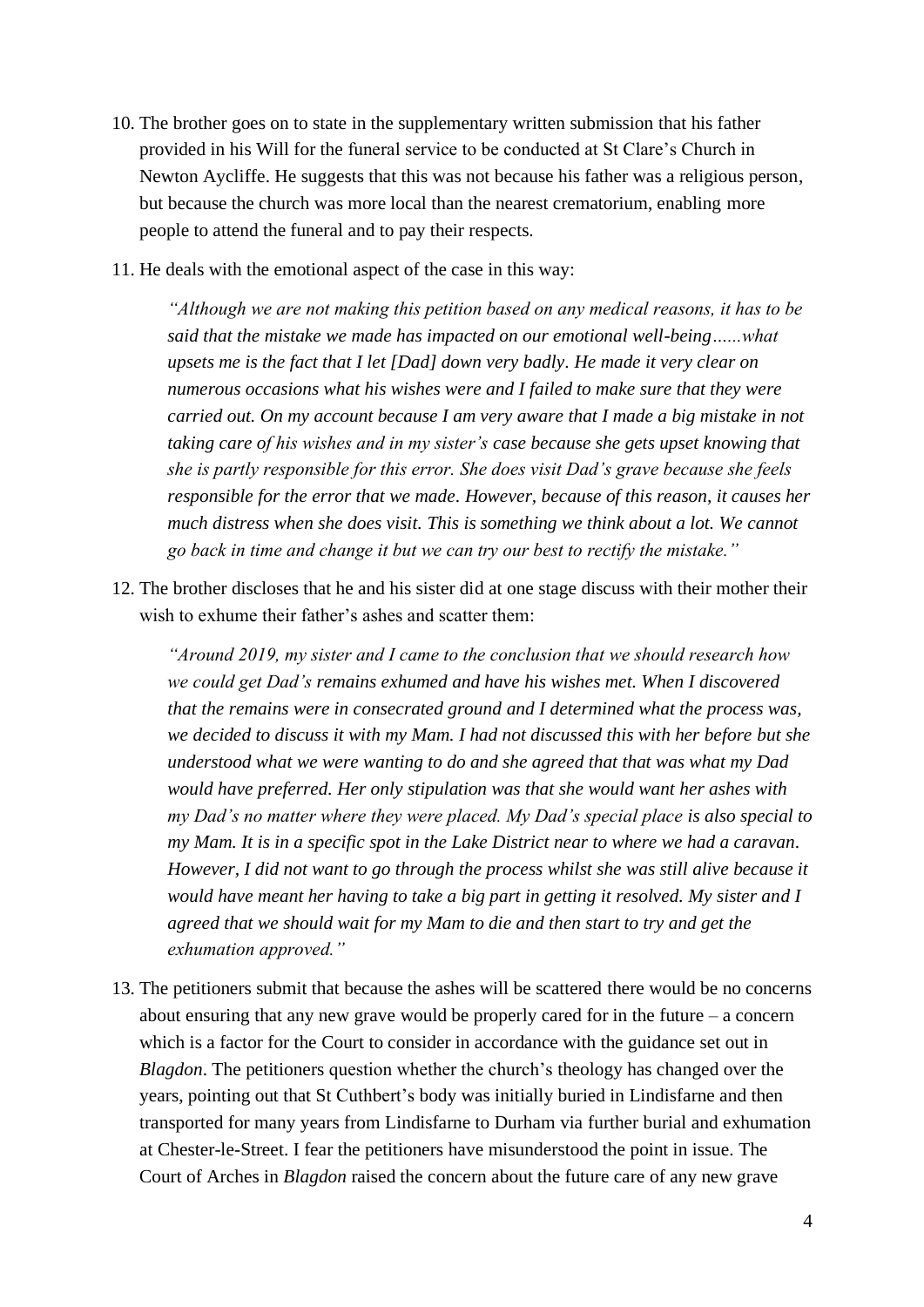following exhumation because the Consistory Court has a duty to protect the remains of all those entrusted to its jurisdiction when interred in consecrated land. Likewise, the monks entrusted with the care of St Cuthbert's body were anxious to protect it against invading Vikings, who were liable to leave a trail of devastation and destruction wherever they went.

- 14. Although the petitioners here principally rely upon a mistake, I must consider all relevant factors to consider if there are exceptional circumstances to the general presumption of permanence, based on the Christian theology of burial.
- 15. The Court of Arches in *Blagdon* gave the following guidance in relation to mistakes:

*"…a change of mind as to the place of burial on the part of relatives or others responsible in the first place for the interment should not be treated as an acceptable ground for authorising exhumation…*

*Sometimes genuine mistakes do occur, for example, a burial may take place in the wrong burial plot in a cemetery or in a space reserved for someone else in a churchyard. In such cases it may be those responsible for the cemetery or churchyard who apply for a faculty to exhume the remains from the wrong burial plot or grave. Faculties can in these circumstances readily be granted, because they amount to correction of an error in administration rather than being an exception to the presumption of permanence, which is predicated upon disposal of remains in the intended not an unintended plot or grave. A mistake may also occur due to a lack of knowledge at the time of burial that it was taking place in consecrated ground with its significance as a Christian place of burial. For those without Christian beliefs it may be said that a fundamental mistake had been made in agreeing to a burial in consecrated ground."*

16. Applying the principles set out in *Blagdon*, the grounds relied upon by the petitioners do not amount to a mistake. Instead, there has been a collective change of mind, and *Blagdon*  makes it clear that a change of mind as to the place of burial on the part of relatives should not be treated as an acceptable ground for authorising exhumation. In accordance with the petitioners' father's express wishes set out in his Will, the funeral took place according to Church of England rites. His ashes were shortly afterwards interred in consecrated land, in accordance with Canon B38.4(b) following a church funeral. It was a collective decision, made by the petitioners at the time in consultation with their mother, that the ashes should be interred in consecrated land. And at the time, it was their mother's wish that her ashes too would in due course be interred next to her husband's ashes at Newton Aycliffe West Cemetery. I understand and appreciate the regret which the petitioners now share, and the guilt they now feel because they believe they did not carry out their father's wishes, but they should not reproach themselves – the Will did not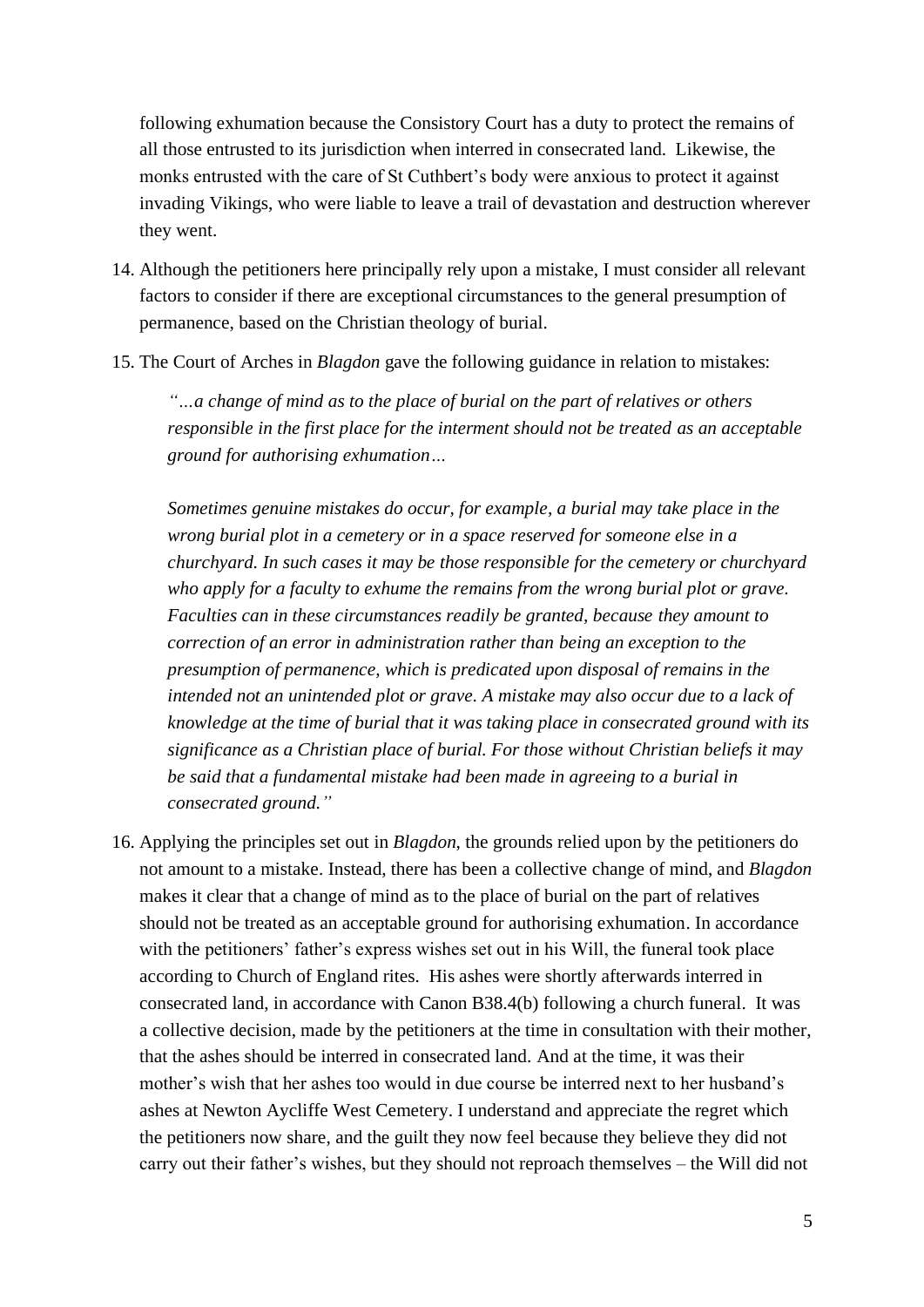specify that the ashes were to be scattered in the Lake District, and the decision they came to at the time was with the agreement of their mother.

17. The fact that they did not fully realise the effect of interment in consecrated land is a factor, but it does not make this an exceptional case. Regrettably, all too often family members may not fully understand the consequences of interment in consecrated land. As the Court of Arches noted in Blagdon at paragraph 26, the difference between consecrated and unconsecrated land is not widely known or understood:

*"Many people choosing to have their relatives or friends buried in a churchyard or in the consecrated part of a local authority cemetery may have little or no understanding of the Christian theology of burial"*.

18. In *Hither Green Cemetery* [2018] ECC Swk 3 at paragraph 20 Petchey Ch put the matter in this way:

*"If exhumation is permitted in these circumstances, the Court would be saying that exceptional circumstances sufficient to justify exhumation arise simply from the fact that the Petitioner did not know at the time of burial that the land was consecrated (or did not appreciate the legal consequences of such consecration). Such cases are complicated by the fact that inevitably the Petitioner will say that if he or she had known at the time of burial or interment that the fact of burial or interment in consecrated land would be to inhibit a subsequent (and not hypothetical) change of mind, they would not have organised the burial or interment in consecrated ground. However this is not the same thing as a mistake operative at the time of the decision as to arrangements as to burial or interment."*

- 19. There is a further relevant factor to take into consideration. I am not satisfied that the petitioners' proposal to scatter their father's ashes, if exhumation is permitted, is appropriate. The ashes would be scattered at a particular spot in the Lake District and dispersed wherever the wind, rain and other elements might take them. It is inconsistent with the Christian theology of burial, with its emphasis on permanence in a final resting place. It also appears to be outside the provisions of Canon B38.4(b) where the scattering of ashes is not provided for following cremation.
- 20. However, I note that there seems to be a divergence in approach amongst Chancellors as to whether it is appropriate to grant a faculty to enable ashes to be scattered following exhumation from consecrated land. Cases such as *[Re Bromsgrove Old Cemetery](https://www.ecclesiasticallawassociation.org.uk/index.php/judgements/menu-exhumations/re-bromsgrove-old-cemetery-2010-charles-mynors-ch-worcester/download)* (2010), *[Re Bromsgrove Cemetery \(2013\)](https://www.ecclesiasticallawassociation.org.uk/index.php/judgements/menu-exhumations/re-bromsgrove-old-cemetery-2010-charles-mynors-ch-worcester/download)* and *[Re St. Bartholomew Naunton Beauchamp \[2019\]](https://www.ecclesiasticallawassociation.org.uk/index.php/judgements/menu-exhumations/re-st-bartholomew-naunton-beauchamp-2019-ecc-wor-5/download)  [ECC Wor 5](https://www.ecclesiasticallawassociation.org.uk/index.php/judgements/menu-exhumations/re-st-bartholomew-naunton-beauchamp-2019-ecc-wor-5/download)* (all decisions in the Worcester Consistory Court) have granted faculties enabling ashes to be scattered. Other Consistory Court cases have refused faculties where the scattering of ashes was to take place following exhumation. Ockleton Ch at paragraph 32 of his judgment in *In the Matter of Ordsall Churchyard* [2019] ECC S&N 1 observed there could be no faculty if the intention was to scatter the ashes following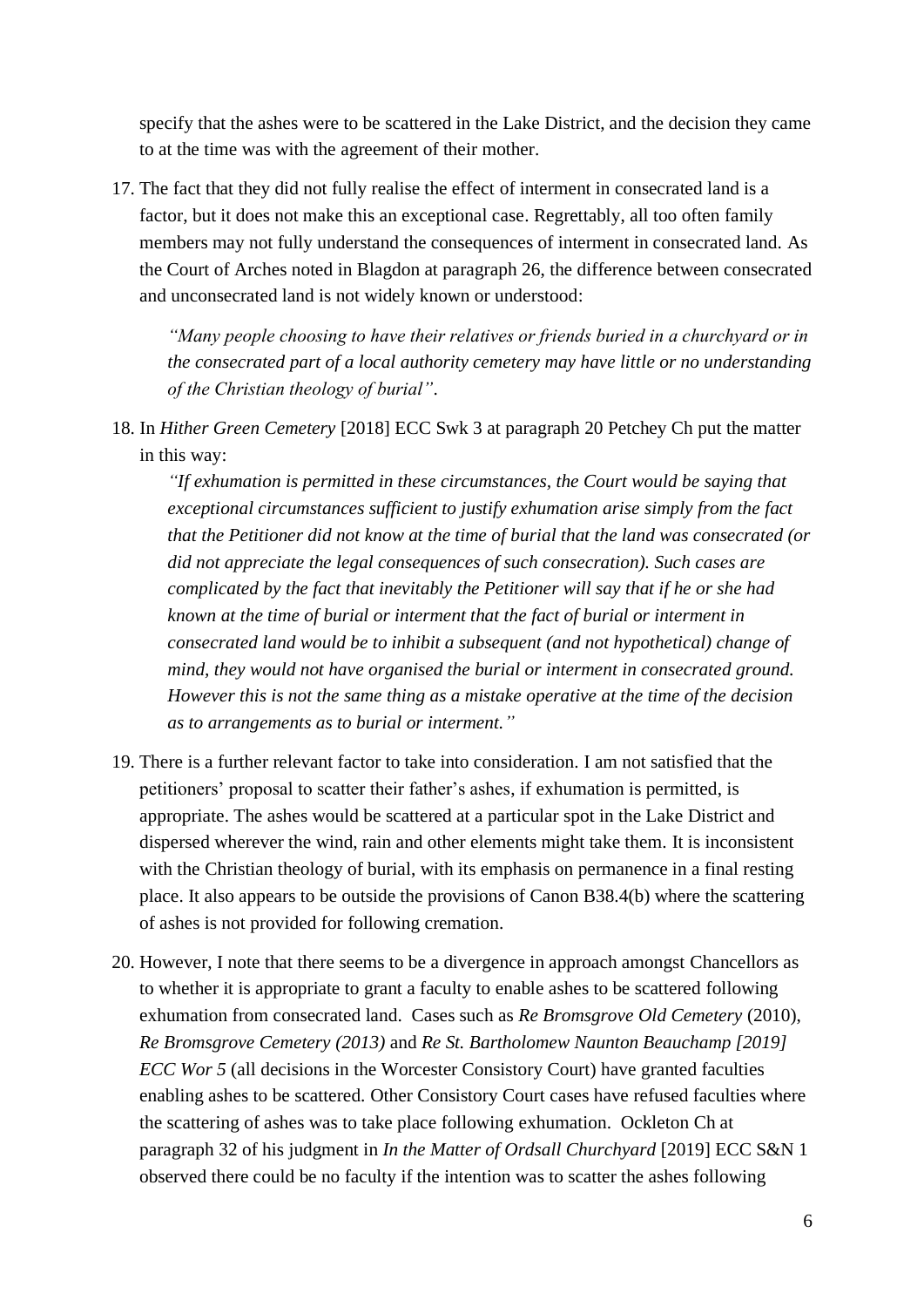exhumation, because the treatment of the remains would not accord with the Church's view about the permanence of Christian burial and the respect due to human remains.

## 21. Eyre Ch in *Re St Swithun Cheswardine* [2015] at paragraph 7 onwards explained that:

*"The Court is concerned not just with the permanence of interment but also with the fact that remains which have been interred in consecrated land have been committed to the protection of the Church. Exhumation can only be permitted even in exceptional circumstances if the Court can be satisfied that appropriate arrangements are in place for the continuing protection of the remains. This concern was articulated in the context of a proposal for the scattering of cremated remains by McLean Ch in Re Stocks (1995) 14 CCCC 21, 5 Ecc L J 527. In this decision in the Sheffield Consistory Court the learned chancellor explained that the Court would not allow remains once interred to be lightly disturbed and that it would require reinterment to be in a location where there would be equivalent protection. This was because the Court had to be concerned to ensure the continuing security and safe custody of the remains which had been committed to the care of the Church. McLean Ch refused an application for the exhumation of cremated remains with a view to scattering them in the Hope Valley in Derbyshire 3 (even though he accepted that such scattering was what the deceased person in that case had wished). In so doing he said that "To allow disinterment in order that the ashes be scattered would … strike at the root of the principles of security and safe custody.*

*The Court of Arches did not address this point in terms in Re Blagdon Cemetery but it did make it clear that the continuing security and safe custody of the remains in question was a very important consideration when a Consistory Court was deciding whether or not to allow exhumation. Thus at paragraphs 13 – 16 the Court explained that re-interment in land which was neither consecrated nor under the control of a local authority (where similar protection would be given) would be problematic because of concerns as to the permanence of the protection which was to be provided to the remains in question. Such concerns apply with even greater force where what is proposed is the scattering of cremated remains which are currently interred in consecrated land. It follows that the approach of McLean Ch remains applicable and that it is difficult to envisage circumstances in which it will be appropriate to allow remains to be exhumed for the purpose of their subsequent scattering."*

- 22. I agree with the above reasoning and approach of Eyre Ch in *Re St Swithun Cheswardine*. Conclusion:
- 23. The petitioners now regret the earlier decision taken to have their father's remains interred. Their wish now to scatter his ashes in the Lake District together with the ashes of their mother is a change of mind as to the appropriate form of disposal of their father's